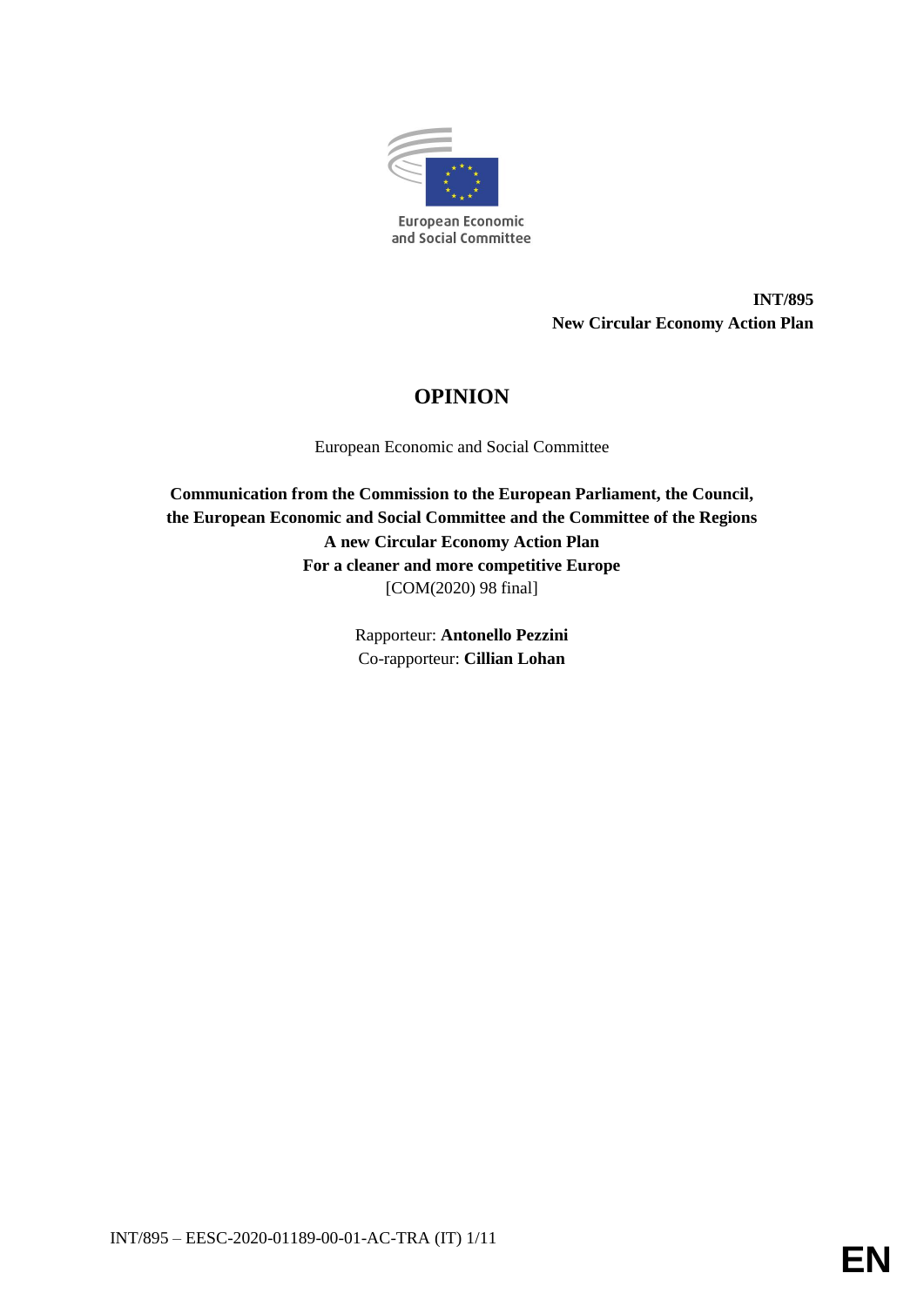| Commission, 22/04/2020                                       |  |
|--------------------------------------------------------------|--|
| Article 304 of the Treaty on the Functioning of the European |  |
| Union                                                        |  |
| Single Market, Production and Consumption                    |  |
| 25/06/2020                                                   |  |
| 15/07/2020                                                   |  |
| 553                                                          |  |
|                                                              |  |
| 215/2/4                                                      |  |
|                                                              |  |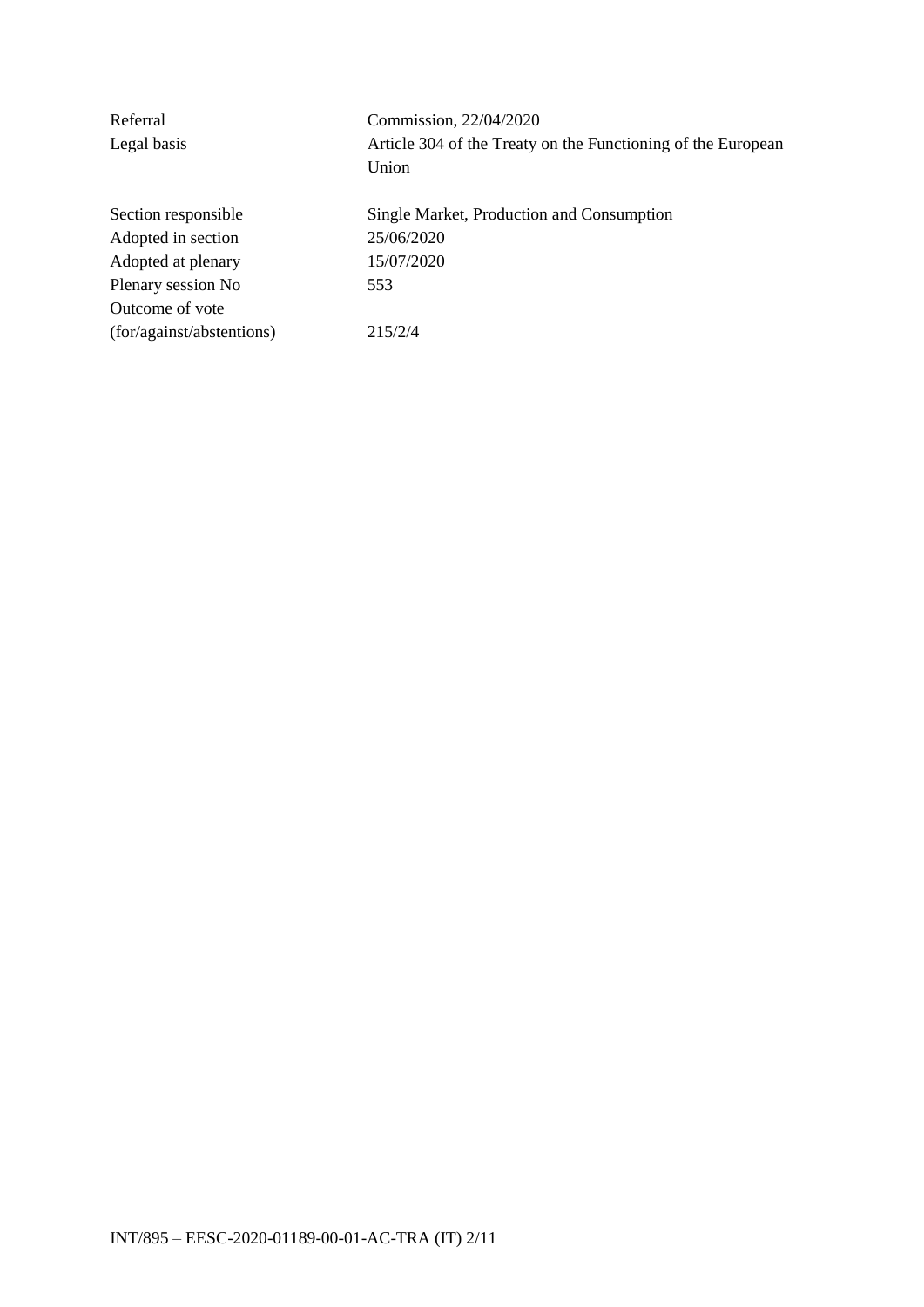## 1. **Conclusions and recommendations**

- 1.1 The European Economic and Social Committee (EESC) firmly believes that sustainability is one of the pillars of Europe's future development, through an informed and participatory transition underpinned by the culture of the circular economy.
- 1.2 The transition to a circular European economy cannot be seen in isolation from the socioeconomic situation in which it must currently play out. Rather, the challenges posed by the health crisis should be turned into an opportunity for a renaissance, on a new basis that is conducive to speeding up the establishment of a new circular approach.
- 1.3 The new culture underpinning the circular economy should be an opportunity to move more quickly on the concept of measuring the wealth of an area, using new criteria, i.e. going beyond  $GDP<sup>1</sup>$ .
- 1.4 Stronger emphasis must be placed on the dissemination of a "circular culture" through education, capacity-building and increased accountability, so as to encourage people to adapt and change their day-to-day habits and behaviour.
- 1.5 The European Circular Economy Stakeholder Platform (ECESP) should be developed and could support a number of policy initiatives that would be of help in facilitating the transition to circularity.
- 1.6 The Committee welcomes the proposals set out in the CEAP (Circular Economy Action Plan) and considers that the measures aimed at making the transition should be taken into due account when drawing up the plans for economic and social reconstruction after the devastating situation caused by COVID-19.
- 1.7 It is essential to recognise the complementarity between climate change, circular economy policies, and corporate social responsibility, and to highlight the circular characteristics of energy from renewable sources. This is particularly relevant to the construction and transport sectors, but should also involve support for farming practices and the food system, necessary in terms of waste reduction.
- 1.8 The EESC believes that the proposed pact for skills and jobs in the European Social Fund Plus is an excellent opportunity to implement the envisaged programmes.
- 1.9 Eco-design should be expanded, extending product lifespan and facilitating the planned recovery of components as a driver for a dynamic secondary raw materials market, backed up by legal requirements and with mandatory recycled content and digital tracking.
- 1.10 As was the case with "energy-using products" and in consultation with the sectors concerned, the Commission should issue delegated acts to determine the characteristics of new products which can feed into other products.

-

 $1 \qquad \qquad \text{OJ C } 100, 30.4.2009, \text{p. 53.}$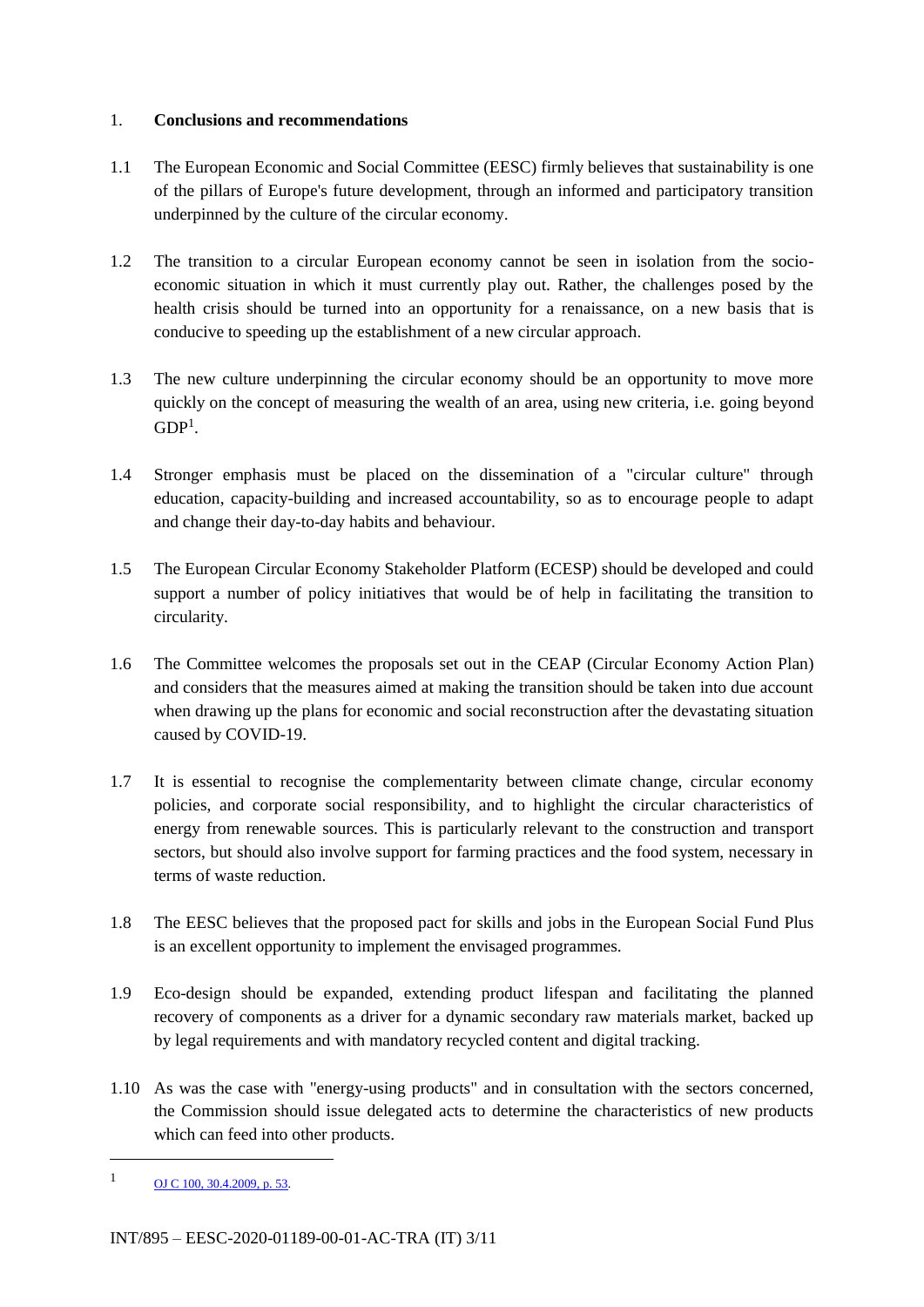- 1.11 The process of technical standardisation of sustainable products, starting with resource-intensive sectors, should play a key role in terms of the "quality and compliance" system, involving conformity assessment, as well as when it comes to expanded green procurement and the certification of secondary raw materials.
- 1.11.1 National standardisation bodies, in cooperation with the European bodies<sup>2</sup>, should frame recommendations<sup>3</sup> and harmonised standards as soon as possible to ease the transition to the new functional economy.
- 1.12 The practical implementation of the circular economy will require a high level of cooperation with stakeholders and the EESC calls for clear policies and financial support, especially in the field of advertising, with a view to moving away from its highly consumerist orientation and – with due respect for free market rules – focusing on product durability and reuse possibilities.
- 1.13 The EESC considers it vital to provide consumers with better information and data on product management, traceability and transparency, including product specifications and digital technologies, to enable the flow of information on composition and repair possibilities.
- 1.14 The EESC feels it would be a good idea to make use of EU programmes to encourage the rollout of practical pilot programmes to test circular economy processes in a range of sectors across a considerable number of European cities, agri-food centres and rural areas. This would help to capitalise on significant experiences in production and consumption chains, which could be used as good practices.
- 1.15 The EESC believes that considerable scope should be given to public and private players at grassroots level, who can play a crucial role in taking up the new opportunities by developing public-private partnerships and producing examples of "socially responsible regions and cities"<sup>4</sup> and corporate social responsibility geared towards the principles of collaborative circularity.
- 1.16 Lastly, the EESC calls for all of the proposed measures to be subject to appropriate impact assessments, which consider their environmental, social and economic implications.

## 2. **Socio-economic background – towards a European circular economy**

2.1 Businesses and consumers are increasingly recognising the damage to sustainable development caused by the linear economic models that have been the norm to date and are characterised by high levels of material and resource consumption, the use of planned obsolescence techniques, and encouraging people to always buy new products.

-

<sup>2</sup> CEN, CENELEC and ETSI.

<sup>3</sup> See UNI, Italy's national standardisation body, and pre-standardisation processes, Regulation (EU) No 1025/2012 on European standardisation.

<sup>4</sup> OJ C 175, 28.7.2009, p. 63.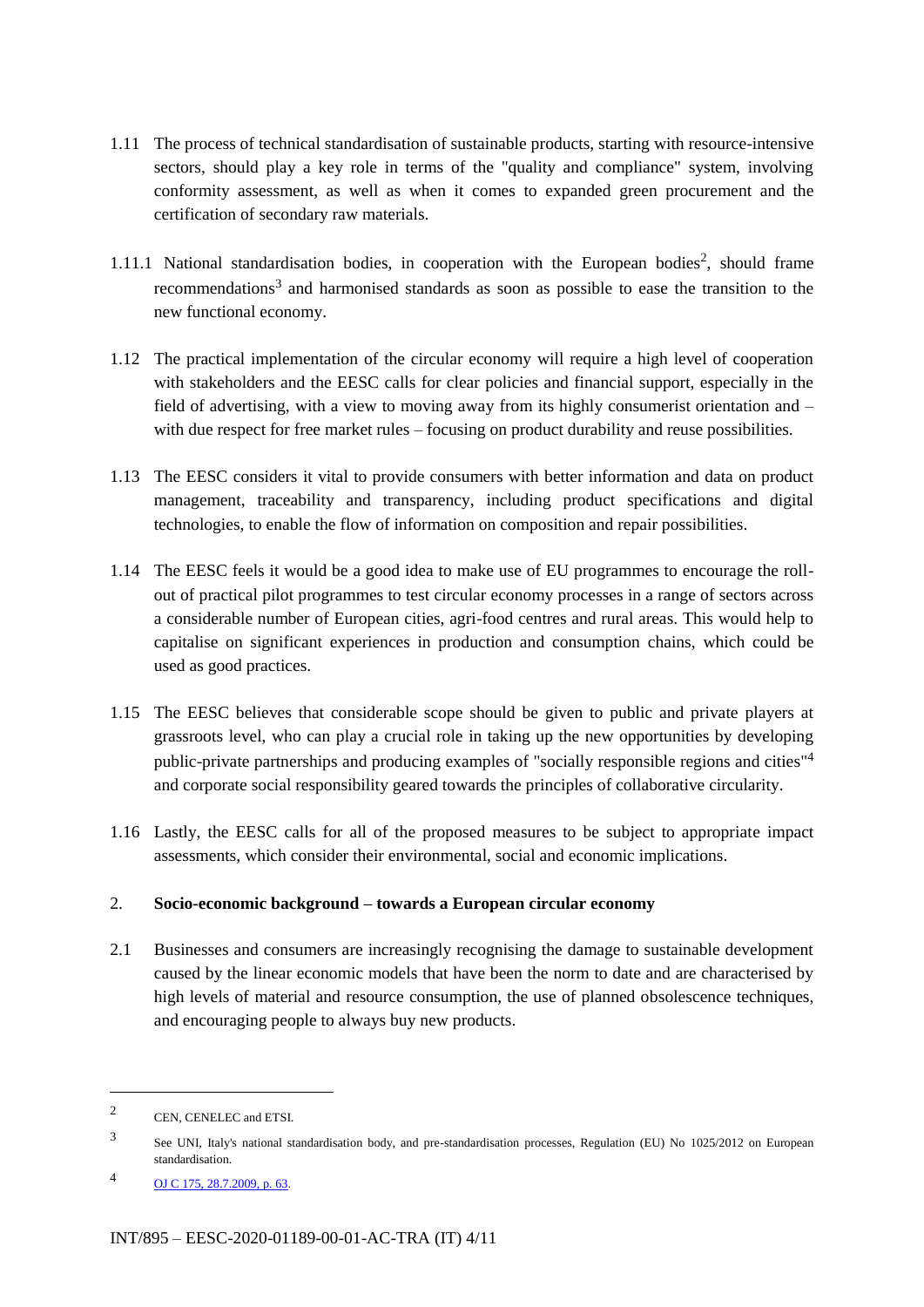- 2.2 In 2019, more than 92 billion tonnes of materials were extracted and processed, contributing to about half of global  $CO_2$  emissions<sup>5</sup>, and taking its toll on the environment and human health.
- 2.2.1 The extraction and processing of resources accounts for more than 90% of global biodiversity  $loss<sup>6</sup>$ .
- 2.2.2 Around 20% of greenhouse gas emissions are caused by the extraction and processing of metals and non-metallic minerals<sup>7</sup>.
- 2.2.3 Moreover, the EU has to import most of its raw materials requirements at considerable cost.
- 2.3 The circular economy, which promotes:
	- corporate social and environmental responsibility;
	- new local, high-quality employment;
	- the elimination of waste;
	- the continuous and secure use of natural resources;
	- a circular design-production-distribution-consumption cycle;
	- regeneration and re-use of end-of-life waste;

is capable of developing a functional economy, which can deliver significant benefits to society.

- 2.4 Currently, only 8.6% of global activities operate on a circular basis. Achieving this transition requires a high level of cooperation between the public and private sectors.
- 2.5 The transition to a circular European economy cannot be seen in isolation from the socioeconomic situation in which it must currently play out, at a time when the coronavirus pandemic has triggered the worst economic recession since the Great Depression of 1929.
- 2.5.1 As a result of COVID-19, companies are facing a loss of revenue and supply chains are being disrupted, while factory closures and unemployment are on the rise everywhere.
- 2.6 The current triple threat uncontrolled pandemics, insufficient economic policy programmes and the geopolitical "black swan" (an extremely unpredictable event) – could push the global economy into a lasting depression, just when all sections of European society are becoming aware that sustainable economic development requires ways of simultaneously combining the technological aspect, productivity gains, and a more efficient use of resources.
- 2.7 On the other hand, the challenges that the planet is now experiencing can be turned into a great opportunity to start up again with new impetus for sustainable development, on a new basis that is conducive to speeding up the establishment of a new circular approach.

<sup>5</sup> See *Circular Economy and Material Value Chains*, World Economic Forum 2020.

<sup>6</sup> See *Natural Resources for the Future We Want*, United Nations Environment Programme (UNEP), 2019.

<sup>7</sup> See *Energy Transitions Commission, Mission Possible: Reaching Net-Zero Carbon Emissions by Mid-Century,* 2018.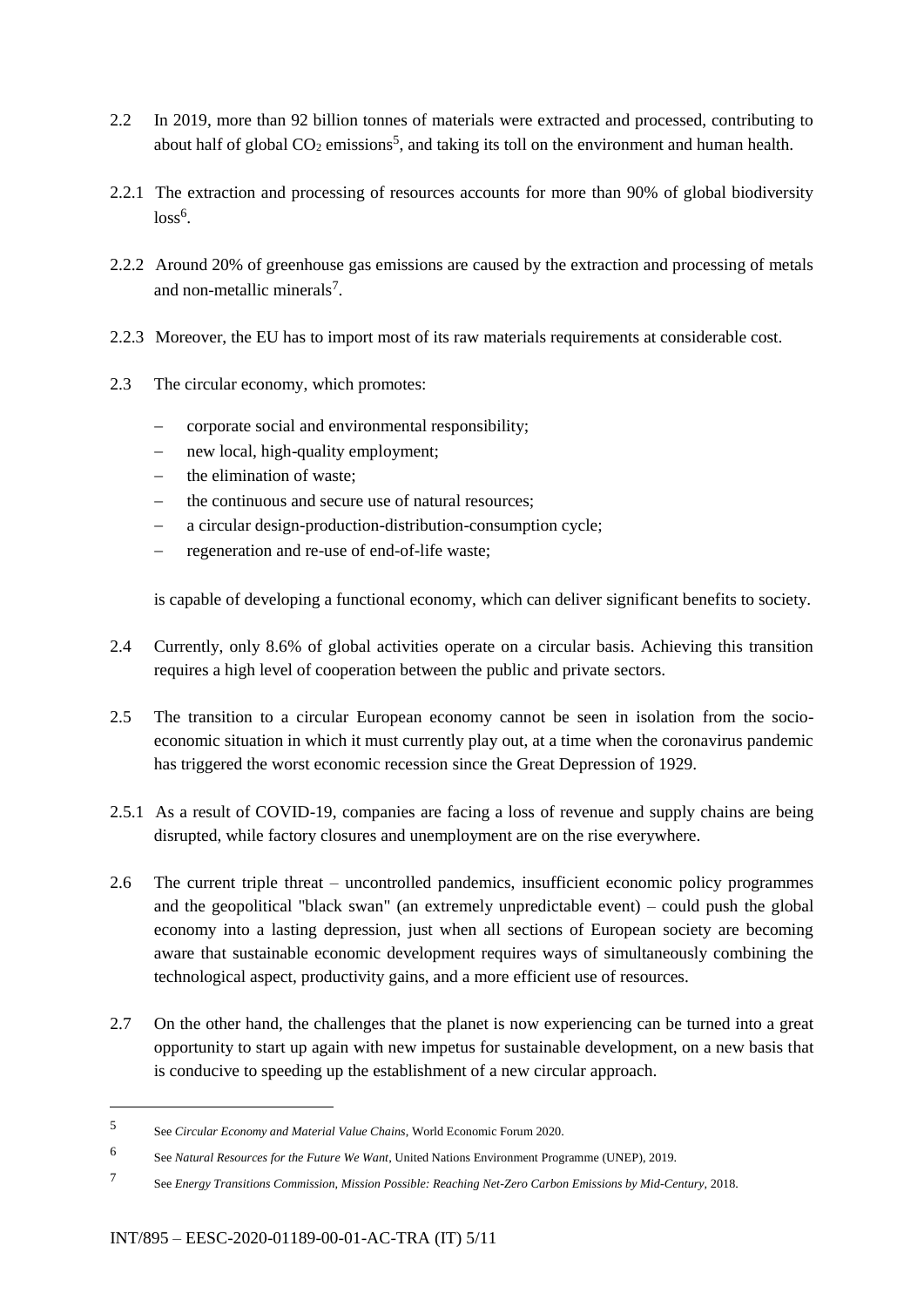- 2.8 The EESC has on several occasions expressed its views on the need for sustainable and inclusive growth. It has launched – together with the European Commission – the European Circular Economy Stakeholder Platform (ECESP)<sup>8</sup>, stressing that "there are obvious barriers to achieving a circular economy, despite the successes to date".
- 2.9 As pointed out by the ECESP Platform Coordination Group, the transition to an inclusive, climate neutral and circular economy should start now<sup>9</sup>.
- 2.10 On 6 April 2020, the EESC adopted a joint statement in which it underlined that: "In these times of great uncertainty only a comprehensive European economic recovery plan would allow [...] to face the consequences of the COVID-19 pandemic and rebuild a more sustainable European economy."

## 3. **The European Commission's proposal**

- 3.1 The new **Circular Economy Action Plan (CEAP)** sets out a series of new initiatives covering the entire cycle of product design and lifespan, to enable individuals and businesses to participate fully in the circular economy.
- 3.2 As part of the EU's industrial strategy, measures are proposed to:
	- **make sustainable products the norm in the EU**, with legislation to be introduced on sustainable product policy, to ensure that products placed on the EU market are designed to last longer;
	- **empower consumers**, with access to reliable information, and a true "right to repair";
	- **focus on the sectors that use the most resources and where the potential for circularity is high**, such as:
		- **electronics and ICT**: a "Circular Electronics Initiative";
		- **batteries and vehicles**: new regulatory framework for batteries;
		- **packaging**: new mandatory requirements on what is allowed on the EU market;
		- **plastics**: new mandatory requirements for recycled content;
		- **textiles**: a new EU Strategy for Textiles to strengthen competitiveness and innovation in the sector;
		- **construction and buildings**: a comprehensive strategy for a sustainable built environment;
		- **food:** a new legislative initiative on re-use to substitute packaging, tableware and cutlery in food services;
	- **reduce waste**: avoiding waste altogether and transforming it into high-quality secondary resources;

<sup>8</sup> EESC-2017-02666-05-00-decbur – Terms of reference for the coordination group.

<sup>9</sup> *Joint statement on the new Circular Economy Action Plan (CEAP)* by members of the Coordination Group (CG) of the European Circular Economy Stakeholder Platform, March 2020.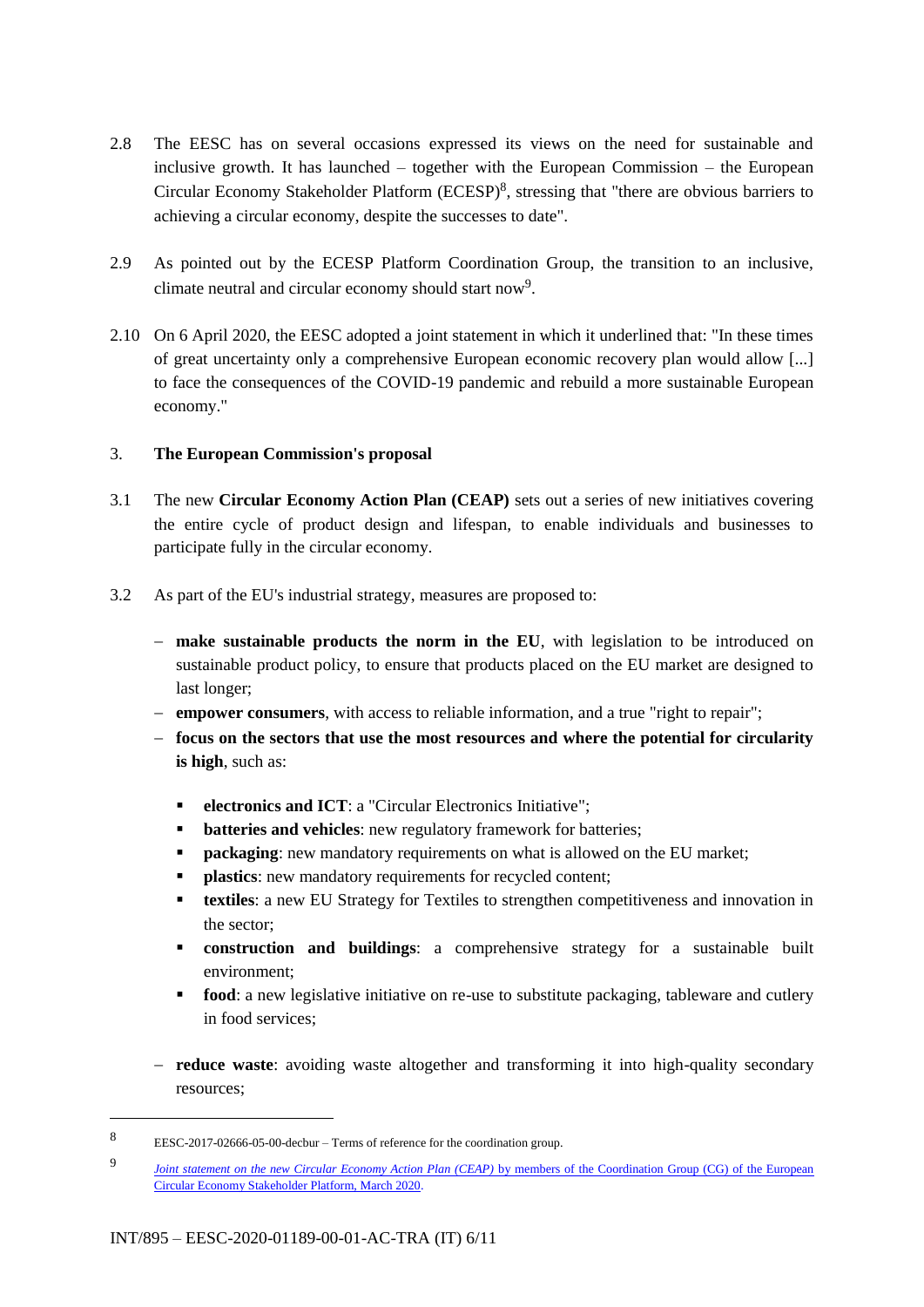- **make circularity work for people, regions and cities**;
- **enhance the role of standardisation**;
- **cross-cutting measures**: circularity as a prerequisite for climate neutrality;
- **efforts at global level**;
- **monitoring progress**.

The plan encompasses some 35 measures over the three-year period of mid-2020 to mid-2023, with initiatives in the areas of electronics and waste, and in services to people and environmental services.

#### 4. **General comments**

- 4.1 The EESC firmly believes that sustainability is one of the pillars of Europe's future development and that, through an informed and participatory transition to a circular economy, individuals, consumers, businesses and workers will be able – with significant investments – to address the challenge and contribute not only to respecting the environment but also to developing the idea of an open and inclusive society that safeguards resources for future generations.
- 4.1.1 In particular, farming practices and the food system can greatly benefit from the circular economy, with a view to reducing waste and improving people's well-being.
- 4.1.2 Significant investments will be needed to develop green technologies, new organic fertilisers and biomethane.
- 4.2 The Committee welcomes the set of legislative and policy measures proposed in the CEAP and considers that the measures aimed at making the transition to a circular economy should be taken into due account, especially after the devastating situation caused by COVID-19.

### 5. **Coherence at EU level**

- 5.1 We believe that it is essential to recognise the complementarity that exists between climate change and circular economy policies. It is essential that energy input also comes from renewable energy sources, and is not linear like fossil fuels.
- 5.1.1 Circularity in energy use also involves a focus on energy saving and energy efficiency, which is becoming even more urgent in the transport sector.
- 5.2 Building the capacities that are needed to advance the circular economy should be encouraged at all levels. The proposed pact for skills and jobs in the European Social Fund Plus is an excellent opportunity to implement the envisaged programmes.
- 5.3 The role of public procurement should not be underestimated in achieving this transition. The minimum environmental criteria (MECs), already included in the public procurement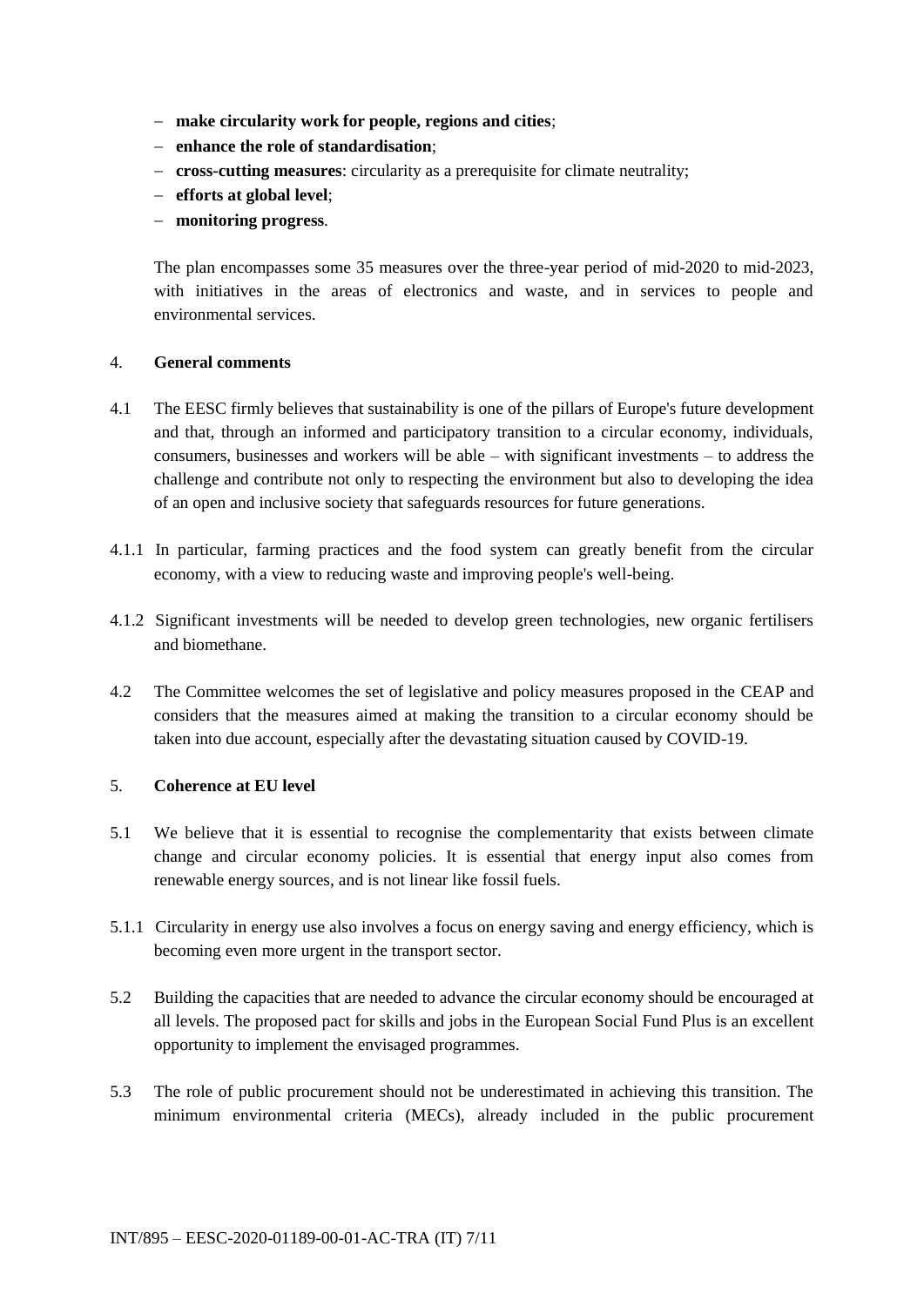directives<sup>10</sup>, should become mandatory, with appropriate technical specifications<sup>11</sup>. Specific training should be provided for contractors, to ensure that all circular opportunities are offered and to prevent any barriers impeding circular procurement.

- 5.4 The Committee believes it essential that the many initiatives that are due to be put in place in the coming months give explicit consideration to how to improve the circularity and sustainability of the investments concerned, especially in the most structurally and financially vulnerable countries.
- 5.4.1 These initiatives should be rolled out in cooperation with local authorities and the social partners, with a particular focus on creating new and better jobs.
- 5.5 The EESC is in favour of opting for legal requirements to boost the market for secondary raw materials, especially for packaging, vehicles, construction materials and batteries.
- 5.6 The eco-design of products is an essential factor in implementing circular processes. The scope of eco-design must continue to expand so that it becomes an integral part of all stages of production, encouraging the recovery of components as a driver for a dynamic secondary raw materials market.
- 5.6.1 In the light of this, and as was the case with "energy-using products"12, the Commission should issue delegated acts to determine the characteristics of various commonly used products, which, after use, may feed into other products.
- 5.7 Technical standardisation in the circular economy is of particular importance. Given how crosscutting and complex this issue is, it is essential to put in place a high level of coordination between the various stakeholders, the standardisation bodies and the activities of the legislator.
- 5.8 The process of technical standardisation, especially in resource-intensive sectors, is particularly important, especially in the process of awarding green procurement contracts and in the classification of raw materials and secondary materials.
- 5.9 The EESC calls for all of the proposed measures to be subject to appropriate impact assessments, which consider their environmental, social and economic implications.
- 5.10 The ongoing debate about the principles of the circular economy and how useful and necessary they are can be an opportunity to decisively address the recurring issue of going beyond traditional GDP, i.e. of including new elements other than those relating to economic performance currently used in the three systems of GDP calculation<sup>13</sup>, such as: creating

<sup>10</sup> Directives 2014/23/EU, 2014/24/EU, 2014/25/EU.

<sup>11</sup> See UNI/*prassi di riferimento*: *Linee guida per la modalità di verifica del contenuto di riciclato e/o recuperato e/o sottoprodotto presente nei prodotti regolati da CAM (Criteri Ambientali Minimi)* (Guidelines for verifying the recycled and/or recovered and/or by-product content in products subject to minimum environmental criteria).

<sup>12</sup> See Directive 2005/32/EC, recast by Directive 2009/125/EC.

<sup>13</sup> See SEC 2010 EU.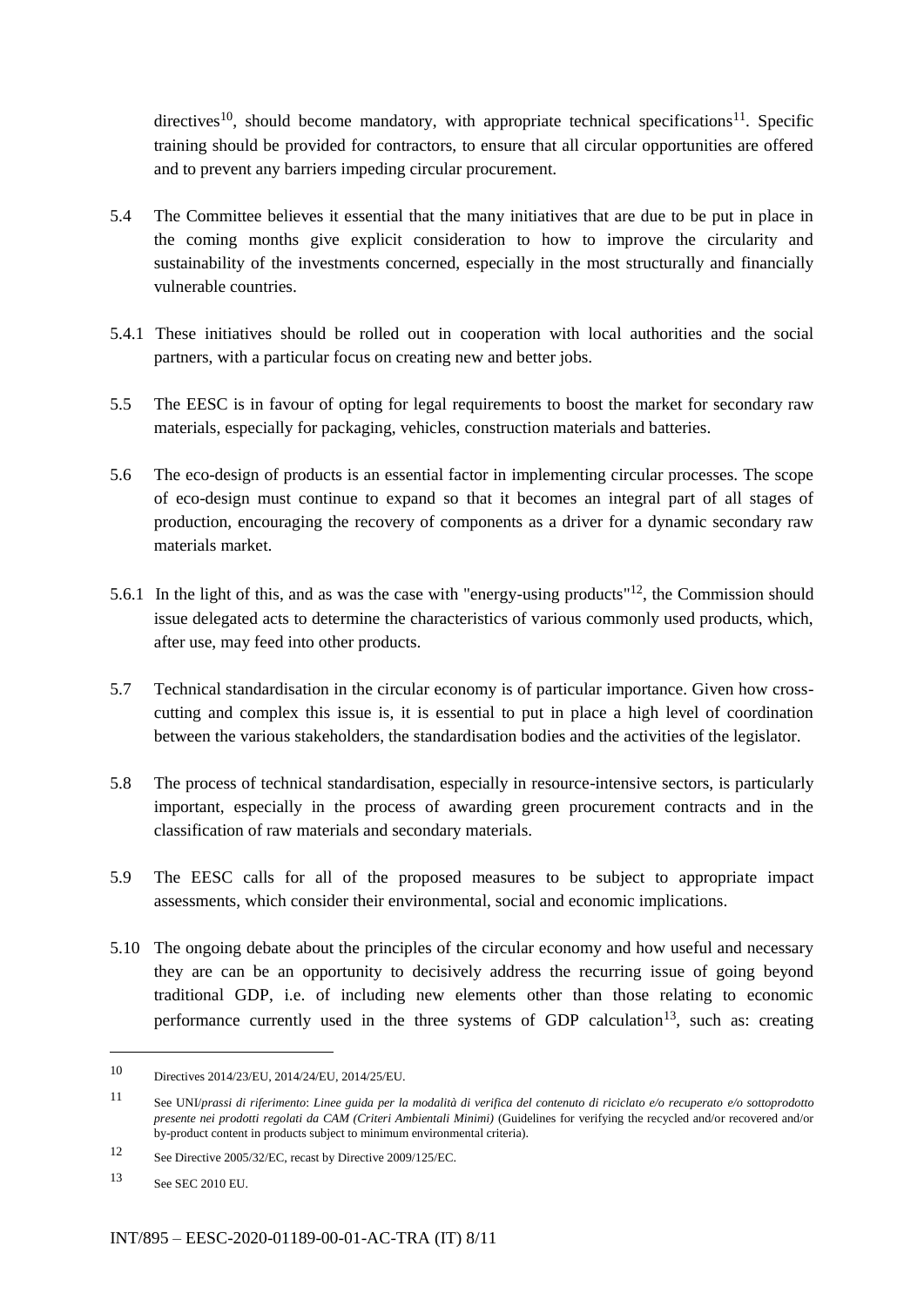solidarity-based systems for an inclusive society; living within the limits of our planet; and a fair distribution of resources.

## 6. **Education and culture**

- 6.1 The EESC believes that there is a vital need for a stronger emphasis on the dissemination of a "circular culture" through education, capacity building and increased accountability, and by stepping up dialogue with civil society, so as to encourage people to adapt and change their dayto-day habits and behaviour. Close cross-sectoral cooperation is also essential.
- 6.1.1 Corporate social responsibility as a specific element of a functional economy goes hand in hand with the culture of the circular economy, since it enables an extraordinary synergy between the interests of business owners and employees, united in the goal of sustainable development, and mindful of reducing waste.
- 6.2 Proposals should be put forward to incorporate circular economy principles into school curricula and higher education programmes, as well as the financing of high-capacity technical education and support for creative skills.
- 6.3 The Erasmus+ programme would have been a very useful means of promoting an exchange of knowledge on the circular economy between the different countries of Europe.
- 6.4 The study commissioned by the  $EESC<sup>14</sup>$  and its related opinion NAT/764 on the development of synergies between the different circular economy roadmaps, together with the network active in the European Circular Economy Stakeholder Platform, provide a solid basis for information sharing and knowledge creation by the stakeholders.
- 6.5 Economic operators and civil society making use of suitable funds, such as the "Missions" fund under the Horizon Europe programme – could roll out practical pilot programmes to test circular economy processes in a range of sectors across a considerable number of suitable European municipalities.
- 6.6 In any case, the essential factor in implementing circular processes is the eco-design of products.

## 7. **Consumers as key players in implementation**

7.1 The practical implementation of the circular economy will require a strong network of stakeholders to be informed, involved and connected. Key policies and structural support for the different stakeholder groups should be identified, regularly reviewed and effectively communicated.

<sup>14</sup> https://www.eesc.europa.eu/en/our-work/publications-other-work/publications/circular-economy-strategies-and-roadmaps-europeexecutive-summary.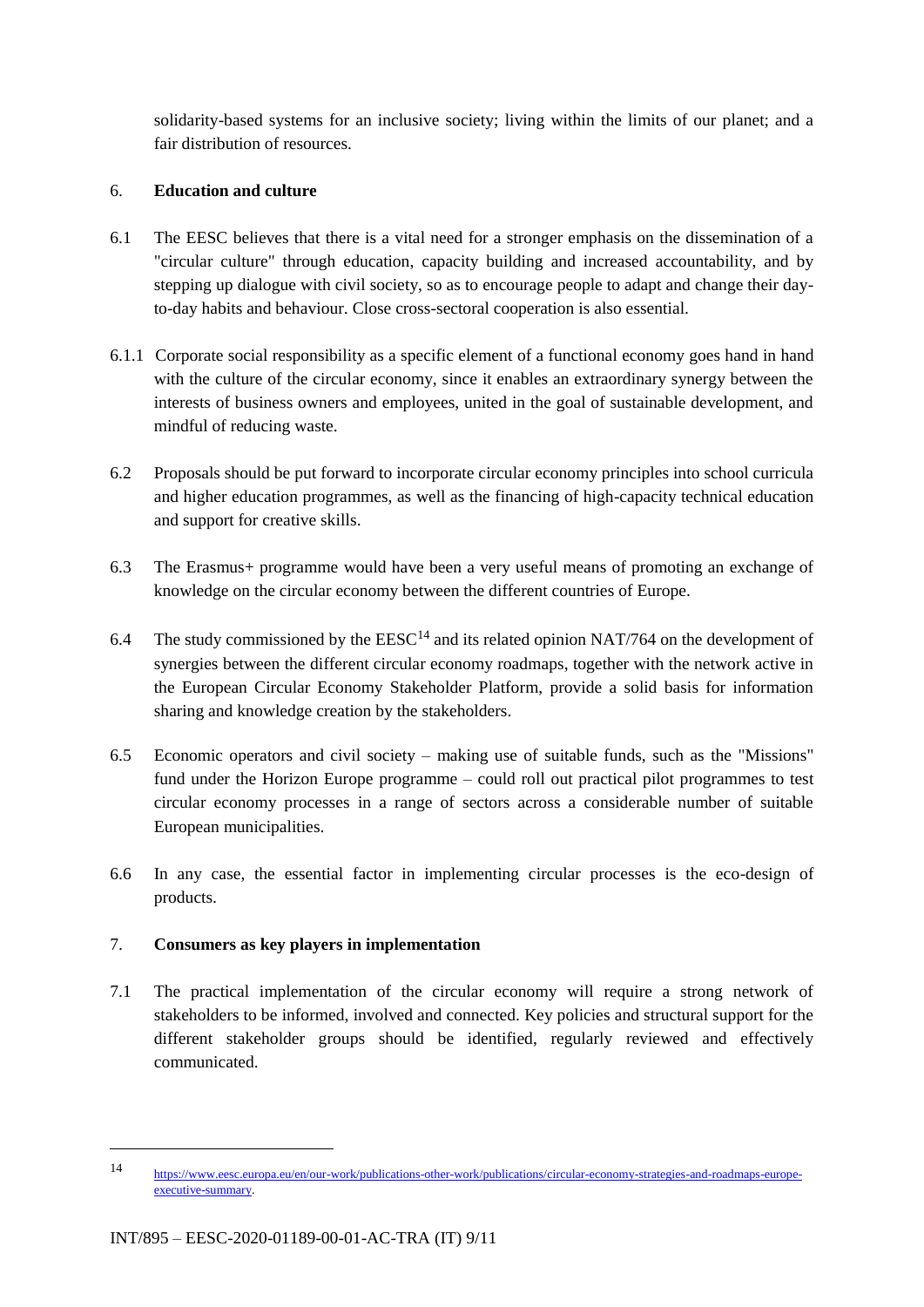- 7.2 The role of advertising should also be addressed, with a view to moving away from its highly consumerist orientation and, with due respect for free market rules, focusing on product durability and new use possibilities, while avoiding misleading advertising.
- 7.2.1 Advertising should be more focused on realism, trends and typical features, whereby specific examples, the pursuit of sustainable development, and the positive characteristics of the durability of goods are presented as being of value to the consumer and society.
- 7.3 The right to have products repaired at fair and proportionate prices must be recognised and incorporated into the guarantees that come with products, including through tax measures and local repair networks and facilitated  $access^{15}$ . Here, the fight against planned obsolescence should become an integral part of the new technical specifications and standards of environmentally friendly products that can be easily repaired and recovered.
- 7.4 The EESC recognises the success of the partnership between it and the European Commission in developing an innovative inter-institutional platform (the ECESP), and looks forward to extending its mandate in the future.
- 7.4.1 The EESC feels that a shift in the distribution of taxation should be considered, easing the tax burden on labour and increasing it on resources and, in particular, on less sustainable products and those with clear obsolescence.
- 7.4.2 The principle of more stringent taxation should be applied to products imported into the EU that appear to have little regard for the criteria of the circular economy.
- 7.5 There should be explicit recognition and support for the role of social enterprises in the circular economy, so as to enable areas of activity with experience in re-use, repair and regeneration to benefit from greater social value, since they are committed to developing the skills of the most vulnerable people in society.
- 7.6 The EESC stresses the need to provide European consumers with better information on product management, including the benefits of circular design and manufacturing, and on traceability and transparency, including through the use of product passports and digital technologies, such as blockchain, to enable the flow of information on composition, repair possibilities and end-oflife.
- 7.7 Reliable, comparable and verifiable information plays an important part in enabling buyers to make more sustainable decisions and reduces the risk of "green washing".
- 7.8 Local authorities are key players in managing water and waste and secondary raw material hubs. They can launch partnership-based pilot schemes, which are essential for the development of circular innovation.

-

<sup>15</sup> See Council Directive 1999/85/EC of 22 October 1999 as regards the possibility of applying a reduced VAT rate on labour-intensive services: small-scale repair services for bicycles, footwear and leather goods, clothing and household linen, repairs and renovations of private homes, home help services.